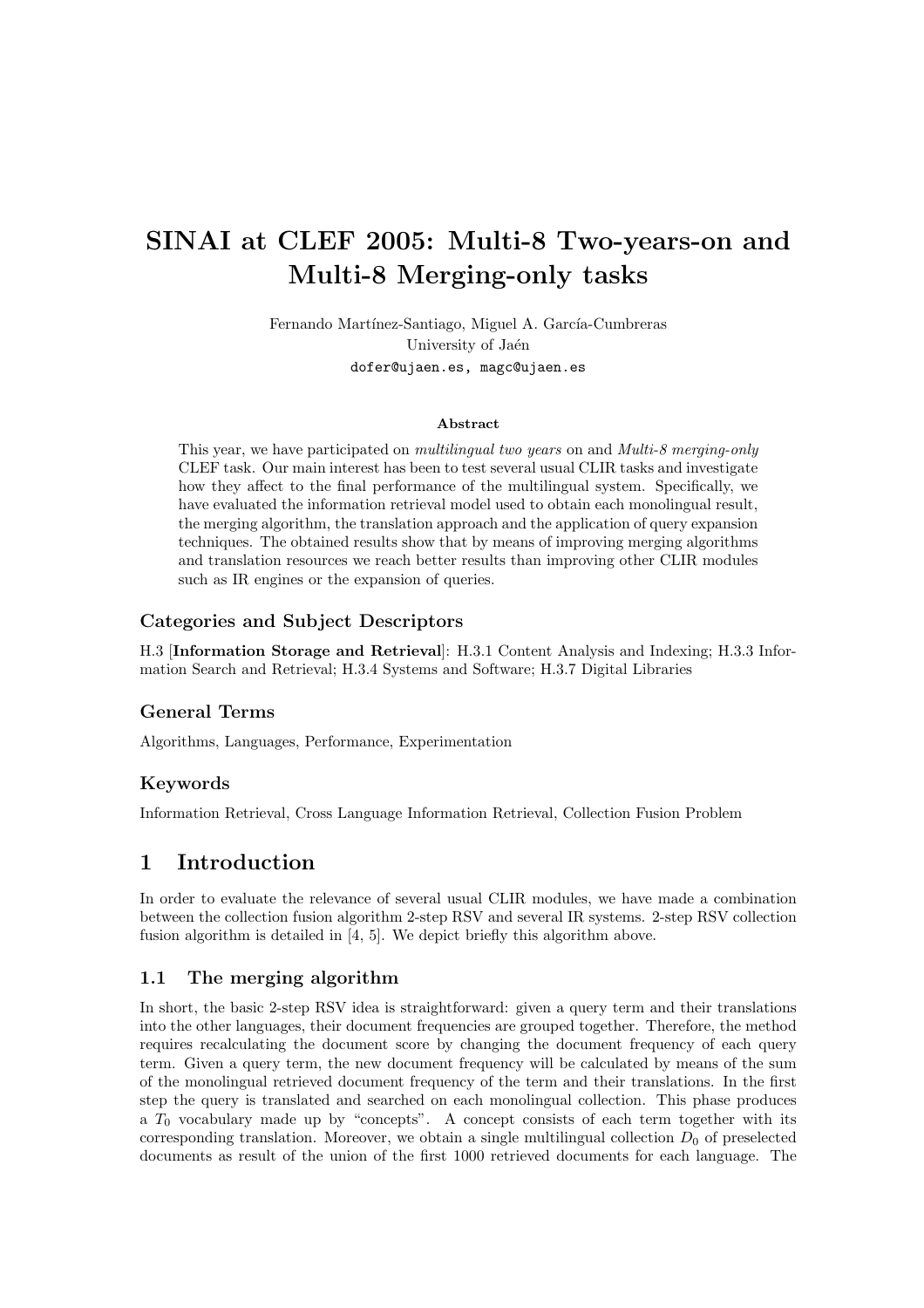second step consists of creating a dynamic index by re-indexing the multilingual collection  $D_0$ , but considering solely the  $T_0$  vocabulary. Finally, a new query formed by concepts in  $T_0$  is generated and this query is carried out against this dynamic index.

Thus, the first step of 2-step RSV consists of retrieving relevant documents for each language and the alignment of the query and its translations. This year we have tested the performance of the algorithm by testing several information retrieval engines, used for retrieving relevant documents for each monolingual collection, and then applying the second step of the merging algorithm over the retrieved documents. To sum up, we have tested ZPrise with OKAPI weighting function[6], IRn passage system[2], and several relevant documents list available from Multi-8 Merging-only task.

## 2 Experimentation framework

The basic process is the following. In a first step each monolingual collection is preprocessed as usual (tokens extraction, stopper, stemmer). In addition, compound words are decompounded as possible to the German, Swedish, Finnish and Dutch languages. We use the decompounding algorithm depicted in [3]. The preprocessed collections have been indexed by using the passage retrieval system IRn and ZPrise. The IRn system has been modified in order to return a list of relevant documents, the documents that contain the relevant passages. Given a query and its translations into the other languages, each query is searched in the corresponding monolingual collection.

Since we have used machine translation for several languages, and 2-step RSV requires to group together the document frequency for each term and its own translations, and MT translates the whole of the phrase better than word-by-word, 2-step RSV merging algorithm is not directly feasible with MT (given a word of the original query, its translation to the rest of languages must be known). Thus, we propose in [3] an straightforward and effective algorithm in order to align the original query and its translation at term level. It aligns about 80-85% of non-empty words (Table 1).

| Language | Translation resource | Alignment percent |
|----------|----------------------|-------------------|
| Dutch    | Prompt (MT)          | 85.4%             |
| Finnish  | FinnPlace (MDR)      | $100\%$           |
| French   | Reverso (MT)         | 85.6%             |
| German   | Prompt (MT)          | 82.9 %            |
| Italian  | FreeTrans $(MT)$     | 83.8 %            |
| Spanish  | Reverso (MT)         | $81.5\%$          |
| Swedish  | Babylon (MDR)        | $100\%$           |

Table 1: Percent of aligned non-empty words (CLEF2005 query set, Title+Description fields,)

In spite of the proposed algorithm to align phrases and translations at term level works fine, it does not obtain fully aligned queries. In order to improve the system performance when some terms of the query are not aligned, we make two subqueries. The first one is made up by the aligned terms only and the other one is formed with the non-aligned terms. Thus, for each query every retrieved document obtains two scores. The first score is obtained with 2-step RSV merging algorithm over the first subquery. On the other hand, the second subquery is used in a traditional monolingual system with the respective monolingual list of documents. Therefore, we have two scores for each query, the first one is calculated by using the dynamic and global index created by 2-step RSV for all languages and the other one is calculated locally for each language. Thus we have to integrate both values. As a way to deal with partially aligned queries (i.e. queries with some terms not aligned), we have implemented several ways to combine the aligned and non-aligned score in a only score per query and retrieved document: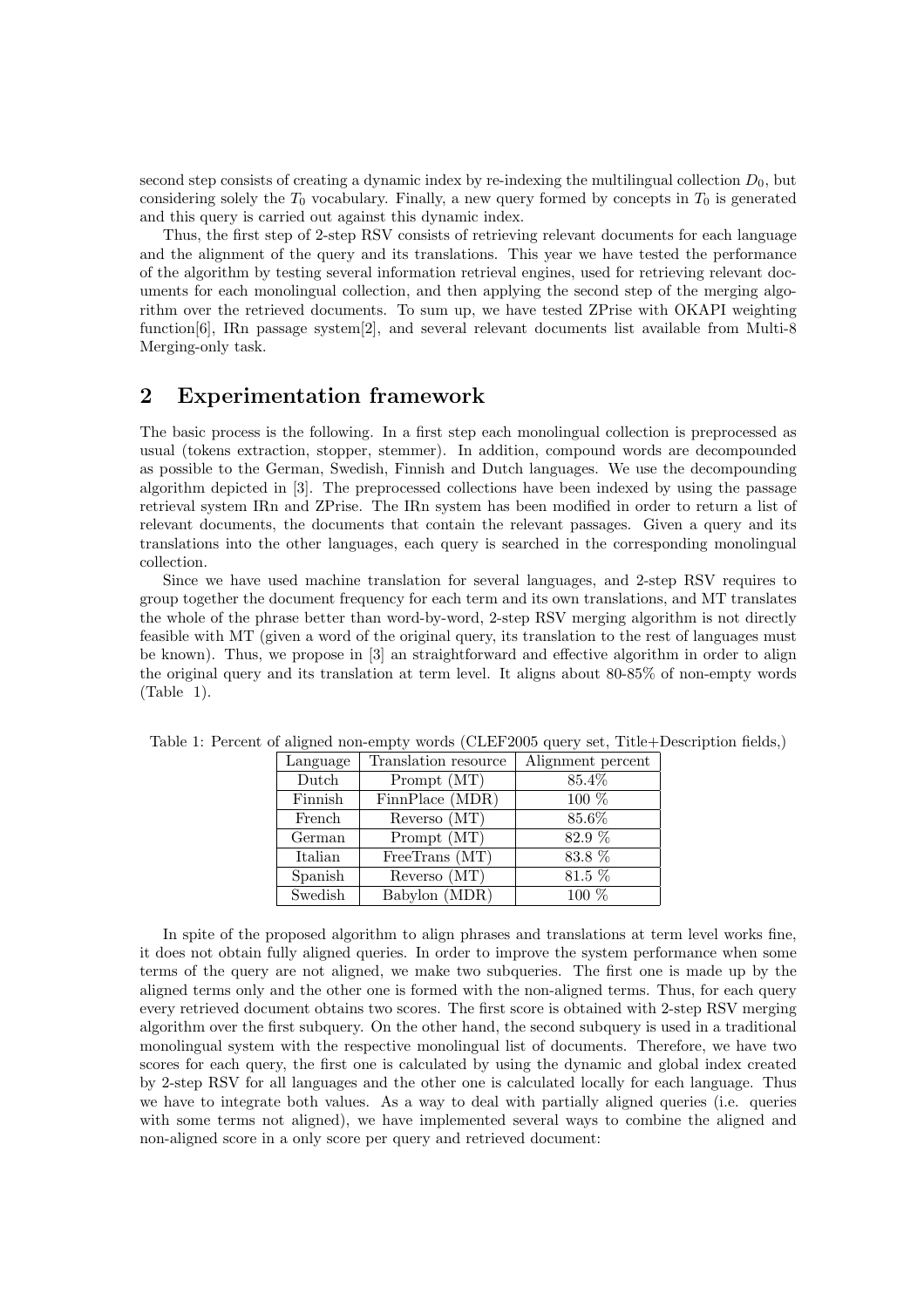- 1. Raw mixed 2-step RSV. Combining the RSV value of the aligned words and not aligned words with the formula:  $0.6 * < RSV_{a}$ ligned $_{d}$ oc > +0.4 $* < RSV_{n}$ ot<sub>a</sub>ligned >
- 2. Mixed 2-step RSV by using Logistic Regression. The formula:  $e^{\langle}$  alpha $*\langle RSV_a$ ligned<sub>d</sub>oc  $>$  $+beta * < RSV_not_{aligned} >$
- 3. Mixed 2-step RSV by using Logistic Regression and local score. The last one also uses Logistic Regression but include a new component, the ranking of the doc. It applies the formula:  $e^{\langle}$ alpha $* < RSV_{a}$ ligned $_{d}$ oc > +beta $* < RSV_{n}$ ot $_{a}$ ligned > +gamma $* < ranking_{d}$ oc >)
- 4. Mixed 2-step RSV by using Bayesian Logistic Regression and local score. The last one is very similar to the previous approach, but it is based on bayesian logistic regression instead of logistic regression.

Versions two, three and four require training set (topics and their relevance assessments), and it must be available for each monolingual collection. We have used CLEF queries(140-160) relevance assessments available this year for training purposes. Thus, twenty first queries have been used as training and the other forty have been used for evaluation.

## 3 Expanding the queries

Some experiments based on ZPrise use pseudo-relevance feedback technique. We have adopted Robertson-Croft's approach [1] where the system expands the original query generally by 10-15 search keywords, extracted from the 10-best ranked documents. We have chosen this configuration because empirically we have obtained better results than with other configurations available at ZPrise system.

The second step of the merging method does not make use of automatic query expansion techniques such as relevance feedback (RF) or pseudo-relevance feedback (PRF) applied to monolingual queries. Since RF and PRF extend every monolingual query with collection-dependent words, the reindexing process (second step of 2-step RSV) will not take into account all of these words. Because such words are not the same for each monolingual collection, and the translation to the other languages is unknown, 2-step RSV method ignores these new terms for the second step. However, the overall performance will also improve since PRF and RF improve on monolingual experiments and usually some extended terms coincide with terms of the original query, and such terms will be aligned. Rest of expanded terms are integrated as non-aligned terms by using the approaches depicted in the section 2 for mixed 2-step RSV. Of course, the percentage of non-aligned words is increased because of the application of PRF. Table 2 shows the percentage of aligned words for expanded queries by using PRF and Machine Translation.

| Language | Alignment percent     |
|----------|-----------------------|
| Dutch    | 45.02 %               |
| Finnish  | 59.97 %               |
| French   | 48.11 %               |
| German   | $\overline{42.23}~\%$ |
| Italian  | $44.69\%$             |
| Spanish  | 45.11 %               |
| Swedish  | $51.2\ \%$            |

Table 2: Percent of aligned non-empty words (CLEF2005 query set+PRF, Title+Description fields)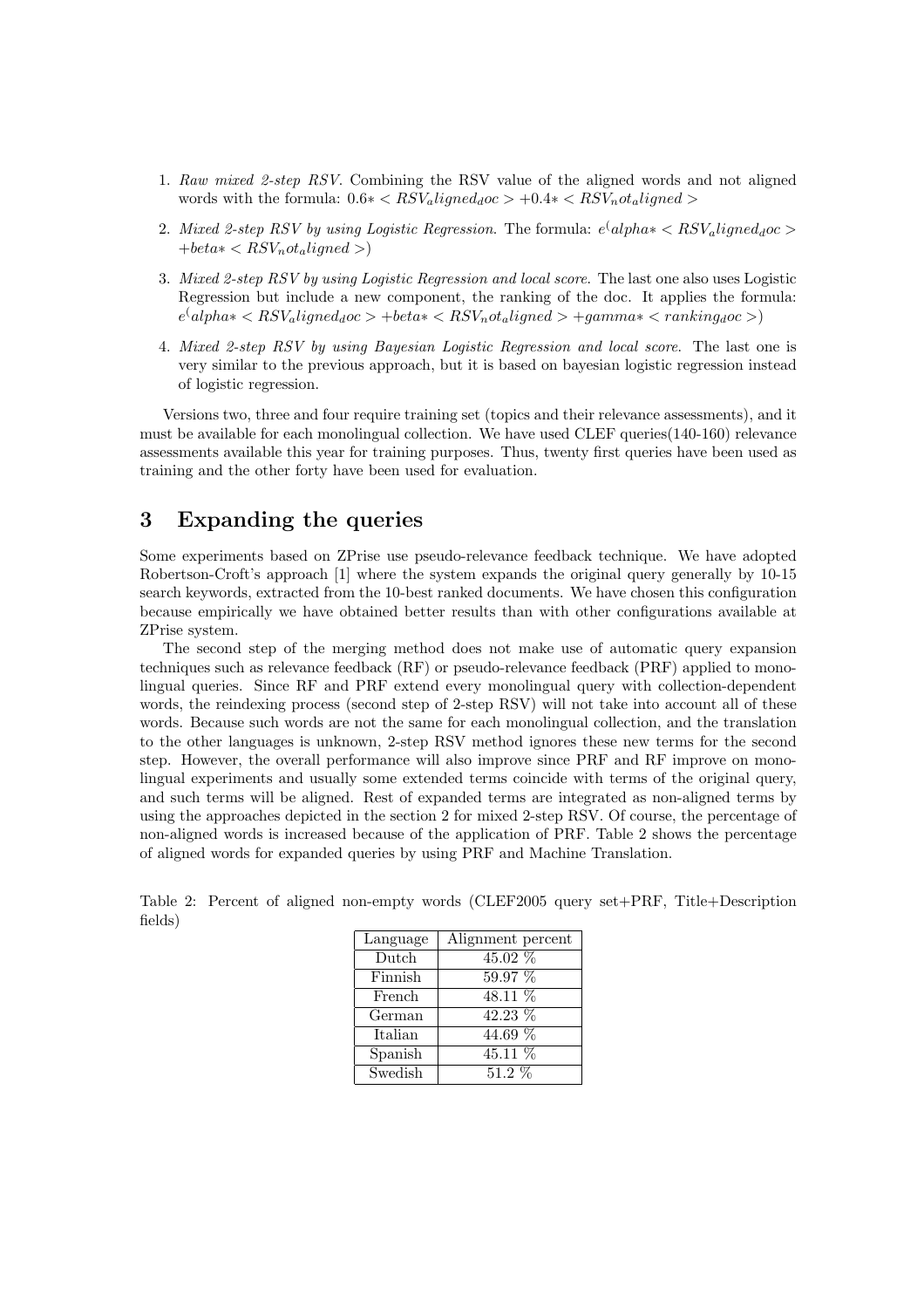# 4 Experiments and Results

The tables 3, 4, 5 show the official results. In order to evaluate the translation approach effect in the multilingual result, we have recovered some old experiments from CLEF 2003 for 161-200 CLEF queries(experiment ujarsv2 2003). Such experiments are based on Machine Dictionary Readable resources, and we have compared it with results of this year (experiment UJARSV2), based on Machine Translation. In order to evaluate the effect of query expansion we have developed experiments ujaprfrsv2 and UJAPRFRSV2RR. Finally, experiments UJARSV2RR, UJAUARSV2RR, UJAMENEOKRR or UJAMENEDERR use several IR systems and models to obtain the list of retrieved documents.

Table 3: Multilingual experiments (I). Experiments with capital letters are official. The "main feature" is some particularity of such experiment respect of the case base experiment. The name of the experiments: UJA[UA][PRF]RSV2[RR][\_2003] means Univ. of Jaén[IRn system from Univ. of Alicante used][PRF used]2-step RSV merging algorithm[logistic regression used][CLEF 2003 results]

| Experiment          | Main feature                                            | AvgP  |
|---------------------|---------------------------------------------------------|-------|
| UJARSV <sub>2</sub> | Case Base (OKAPI ZPrise IR, no PRF, MT, raw mixed       | 28.78 |
|                     | 2-Step RSV)                                             |       |
| ujaprfrsv2          | $UJARSV2 + PRF$                                         | 29.01 |
| <b>UJARSV2RR</b>    | different merging algorithm (see Table 4)               | 29.19 |
| UJAPRFRSV2RR        | UJARSV2RR+PRF                                           | 29.57 |
| $ujarsv2_2003$      | it uses MDR instead of MT                               | 24.18 |
| ujauarsv2           | it uses IRn IR engine                                   | 28.81 |
| <b>UJAUARSV2RR</b>  | it uses IRn IR engine and a different merging algorithm | 29.18 |

Table 4: Merging approaches. Experiments with capital letters are official.

| Experiment          | 2-step RSV approach                                           |  |
|---------------------|---------------------------------------------------------------|--|
| UJARSV <sub>2</sub> | Raw mixed 2-step RSV                                          |  |
| ujaprfrsv2          | Raw mixed 2-step RSV                                          |  |
| <b>UJARSV2RR</b>    | Mixed 2-step RSV by using Logistic Regression and local score |  |
| UJAPRFRSV2RR        | Mixed 2-step RSV by using Logistic Regression and local score |  |
| ujarsv2.2003        | 2-step RSV                                                    |  |
| ujauarsv2           | Raw mixed 2-step RSV                                          |  |
| <b>UJAUARSV2RR</b>  | Mixed 2-step RSV by using Logistic Regression and local score |  |

Table 5: Multi-8 merging-only experiments. Experiments with capital letters are official. "Documents" are several sets of relevant documents available for the task from Neuchatel Bilingual Runs from CLEF 2003

| Experiment         | Documents  | Merging algorithm                      | AvgP  |
|--------------------|------------|----------------------------------------|-------|
| ujamenepr          | Prosit     | Raw mixed 2-step RSV                   | 28.40 |
| ujameprrr          | Prosit     | Mixed 2-step RSV by using Logistic Re- | 28.34 |
|                    |            | gression and local score               |       |
| <b>UJAMENEOK</b>   | Okapi      | Raw mixed 2-step RSV                   | 28.87 |
| <b>UJAMENEOKRR</b> | Okapi      | Mixed 2-step RSV by using Logistic Re- | 28.87 |
|                    |            | gression and local score               |       |
| <b>UJAMENEDF</b>   | DataFusion | Raw mixed 2-step RSV                   | 29.42 |
| <b>UJAMENEDFRR</b> | DataFusion | Mixed 2-step RSV by using Logistic Re- | 30.37 |
|                    |            | gression and local score               |       |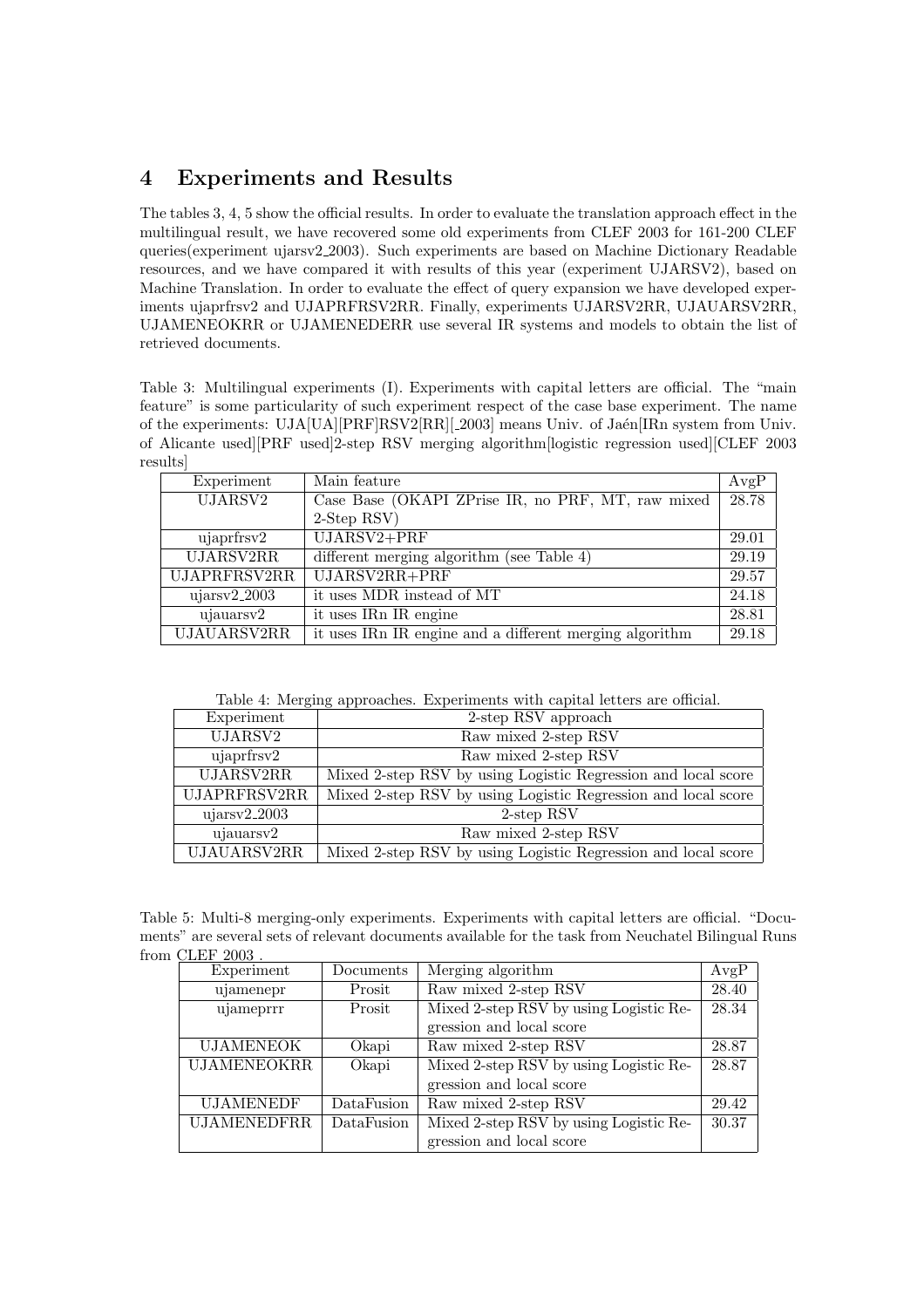| Language | UJARSV2 | ujaprfrsv2 | UJAUARSV2RR | <b>UJAMENEOKRR</b> | <b>UJAMENEDFRR</b> |
|----------|---------|------------|-------------|--------------------|--------------------|
| Dutch    | 30.94   | 38.71      | 34.03       | 35.15              | 44.94              |
| English  | 52.06   | 50.73      | 50.96       | 50.29              | 55.71              |
| Finnish  | 34.11   | 31.01      | 33.47       | 14.27              | 22.26              |
| French   | 42.14   | 39.90      | 42.84       | 50.26              | 55.29              |
| German   | 33.01   | 37.03      | 33.99       | 41.09              | 52.89              |
| Italian  | 33.38   | 34.98      | 34.82       | 44.87              | 53.53              |
| Spanish  | 37.35   | 40.63      | 39.68       | 43.73              | 51.07              |
| Swedish  | 23.29   | 24.99      | 25.23       | 31.29              | 47.28              |

Table 6: Some bilingual results (except English which is a monolingual experiment).

This table shows some interesting results:

- Note that the improvement for this year is considerable respect of 2003, mainly because of a best translation strategy.
- In spite of the very different performance of the bilingual experiments (Table 6), final multilingual average precision is very similar independently of the selected documents for each IR system.
- Since the simultaneous application of PRF and Machine Translation decreases dramatically the percentage of aligned words, the application of PRF improves very slightly the final result.
- Good performance of raw-mixed 2-step RSV, obtaining a result very near to the result reached by means of logistic regression and neural networks. This result is counterintuitive since the method adds two values which are not directly comparable: the score obtained by both aligned and non-aligned terms. Some of the reasons for this good result are:
	- $-\alpha$  parameter limits the weight of the unaligned factor.
	- Not all the terms to be added to the original query are new terms since some terms obtained by means of pseudo-relevance feedback are in the initial query. Thus, these terms are aligned terms. In the same way this explains the good performance of 2-step RSV original method with expanded queries.
	- Only 20 queries available for training.
	- CLEF document collections are highly comparable (news stories from the same period). The results might be different if collections have vastly different sizes and/or topics.

Thus, 2-step RSV reaches the same precision in spite of using different IR systems. This is a drawback if the IR system used for the first step implements a IR model more sophisticated than the IR model implemented for the second step of the algorithm. In such situation, the improvement is not fully exploited by 2-step RSV merging algorithm because 2-step RSV creates a dynamic index based on classic document retrieval models (more precisely the dynamic index is created by using a document-based OKAPI weighting schema). So, what should we do to improve these results?. Since the second step is basically an OKAPI IR engine, we could improve such engine by using better IR models, and improving the translation and alignment processes.

## 5 Conclusions

In this work, we have tested the merging algorithm 2-step RSV in several ways. We have compared the CLEF 2003 and CLEF 2005 Multi-8 results, by using CLEF 160-200 queries. This year we have obtained better results than the 2003 edition. We think that the main reason is a better translation approach and a more refined version of the merging algorithm.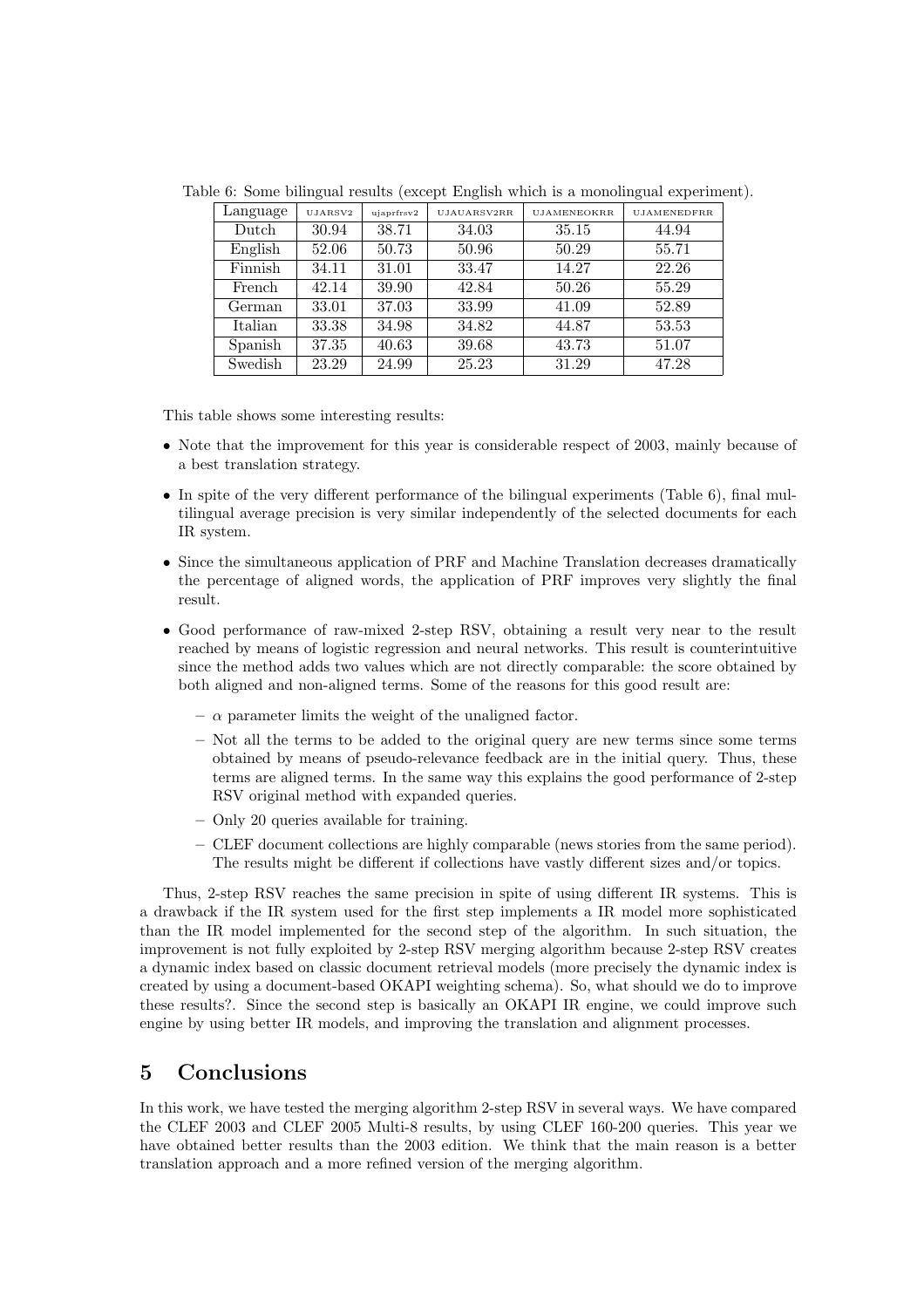The obtained results show that the improvement of merging algorithms and translation resources are higher than the improvement obtained by expanding the query by means of pseudorelevance feedback.

In the same way, the improvement of the monolingual IR System used to retrieve each monolingual list of documents obtains very slightly better results in the final multilingual system. In order to evaluate the impact of the monolingual IR system, we have evaluated several lists of retrieved documents by using two IR systems and some of the retrieved documents available for the Multi-8 Merging-only task, but holding the same translation approach and merging algorithm. Results show that the precision is very similar independently of the monolingual IR engine. We conclude that improvements in the selection of documents by using some monolingual IR engine is not fully exploited by 2-step RSV merging algorithm since this algorithm creates a dynamic index based on classic document retrieval models.

When pseudo-relevance feedback and machine translation is applied in the same experiment, the percentage of aligned words is too low to apply optimally some mixed variant of 2-step RSV. Thus, a more effective word alignment algorithm must be developed, especially for the new terms added to the query by means of PRF.

Finally, we think that the overall performance of the CLIR system will be overcome if we develop better translation strategies and we improve the IR model used for the creation of the dynamic index for the second step of the algorithm.

## 6 Acknowledgments

Thank you very much to Fernando LLopis and Elisa Noguera from University of Alicante for their support with the IRn package.

Thank you very much to Jacques Savoy and Gareth Jones to supply the results of several bilingual experiments for the Multi-8 Merging-only task and the administration of the web place.

This work has been supported by Spanish Government (MCYT) with grant TIC2003-07158- C04-04.

## References

- [1] D. K. Harman. Relevance feedback revisited. In Nicholas J. Belkin, Peter Ingwersen, and Annelise Mark Pejtersen, editors, Proceedings of the 15th International ACM SIGIR Conference on Research and Development in Information Retrieval (SIGIR-92), pages 1–10. ACM, 1992.
- [2] F. LLopis. University of Alicante at CLEF 2002:. In Carol Peters, Martin Braschler, Julio Gonzalo, and Michael Kluck, editors, Advances in Cross-Language Information Retrieval, Third Workshop of the Cross-Language Evaluation Forum, CLEF 2002. Rome, Italy, September 19- 20, 2002. Revised Papers, volume 2785 of Lecture Notes in Computer Science, pages 103–110, 2003.
- [3] F. Martínez-Santiago, Miguel García-Cumbreras, and L.A. Ureña. SINAI at CLEF 2004: Using Machine Translation Resources with Mixed 2-Step RSV Merging Algorithm. Advances in Cross-Language Information Retrieval. Lecture Notes in Computer Science. Springer Verlag. In press., 2005.
- [4] F. Martínez-Santiago, M. Martín, and L.A. Ureña. SINAI at CLEF 2002: Experiments with merging strategies. In Carol Peters, Martin Braschler, Julio Gonzalo, and Michael Kluck, editors, Advances in Cross-Language Information Retrieval, Third Workshop of the Cross-Language Evaluation Forum, CLEF 2002. Rome, Italy, September 19-20, 2002. Revised Papers, volume 2785 of Lecture Notes in Computer Science, pages 103–110, 2003.
- [5] F. Martínez-Santiago, L.A. Ureña, and M. Martín. A merging strategy proposal: two step retrieval status value method. Information Retrieval. In press, 2005.